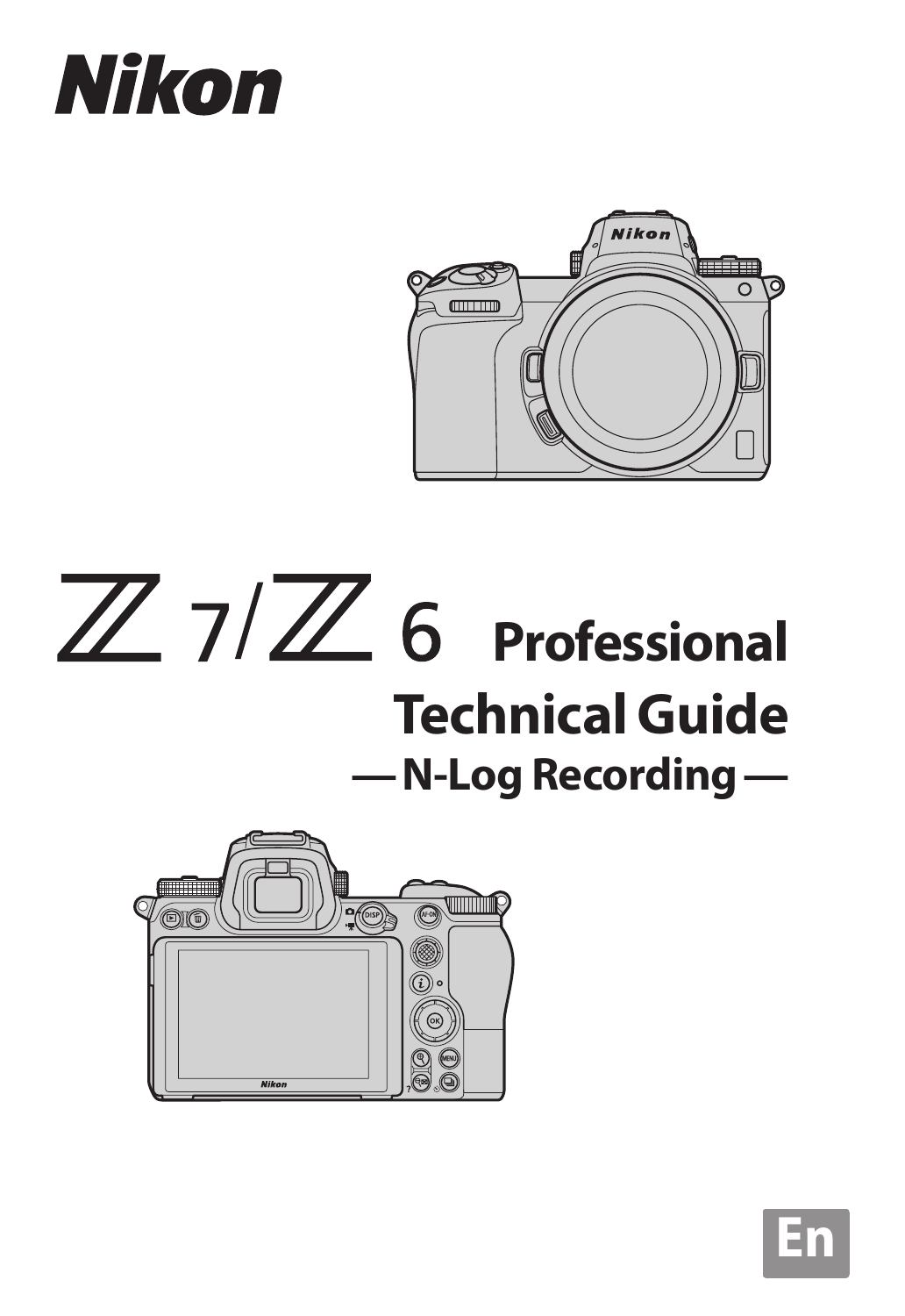# Table of Contents ——————————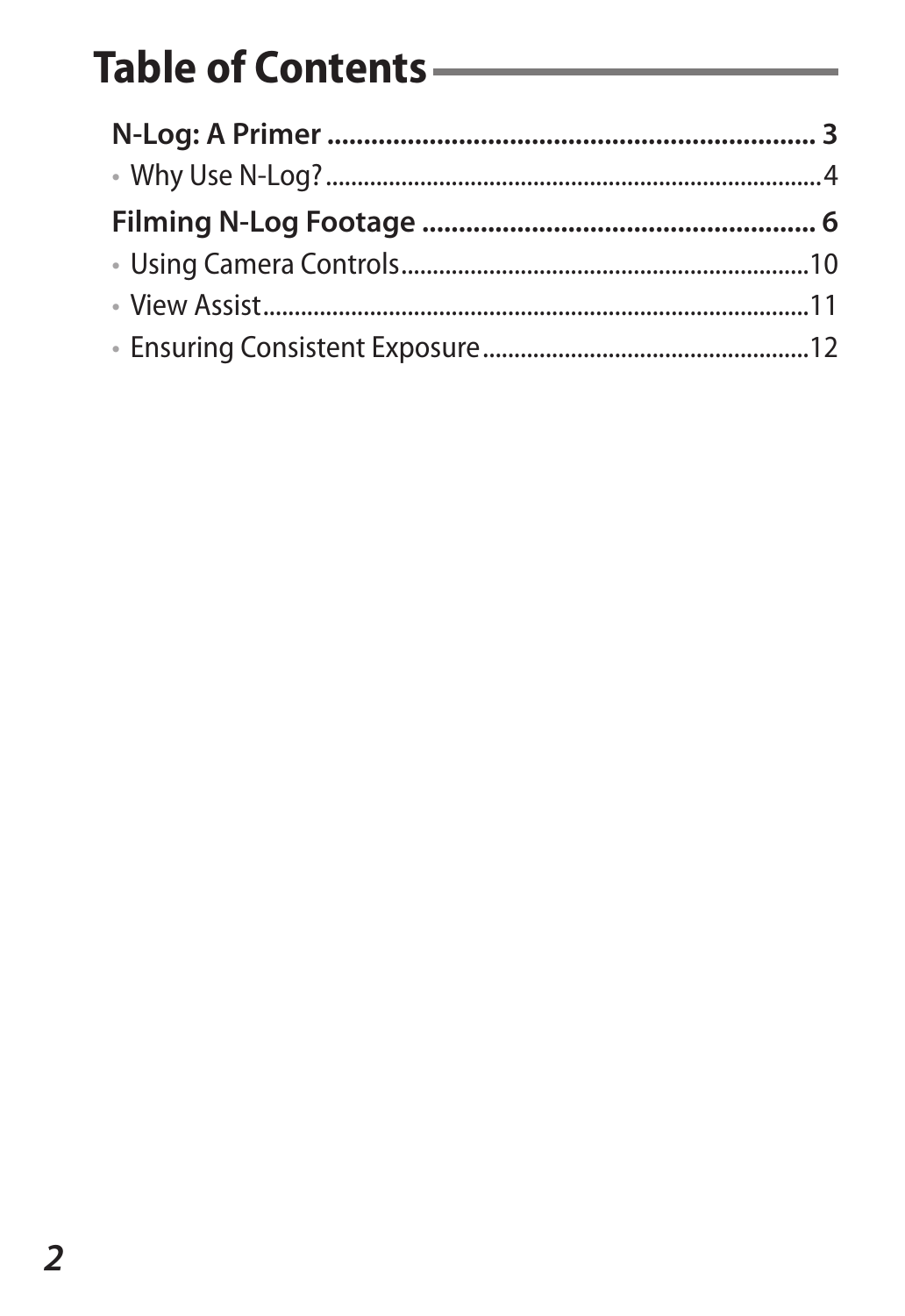# <span id="page-2-0"></span>**N‑Log: A Primer**

The term "N‑Log" is an amalgam of "N", for "Nikon", and "log", short for "logarithmic function". The logarithmic function in question is that used in digitizing light levels based on the density characteristics of negative film to render exposure differences much as humans perceive them. This is known as a "log curve".

The process of filming movies using a log curve is referred to as "logarithmic" or "log-format" recording. Log format recording preserves highlights and shadows in scenes in which they would otherwise be lost and is intended for footage that will be processed post-production, when color grading can be used to produce high-quality video with a wide color gamut that takes advantage of the large amount of tone information available for an expanded dynamic range and smooth color gradients.

Nikon's unique N-Log format was developed to take full advantage of sensor dynamic range. It offers excellent balance between highlights and shadows and is optimized for 10-bit movie recording.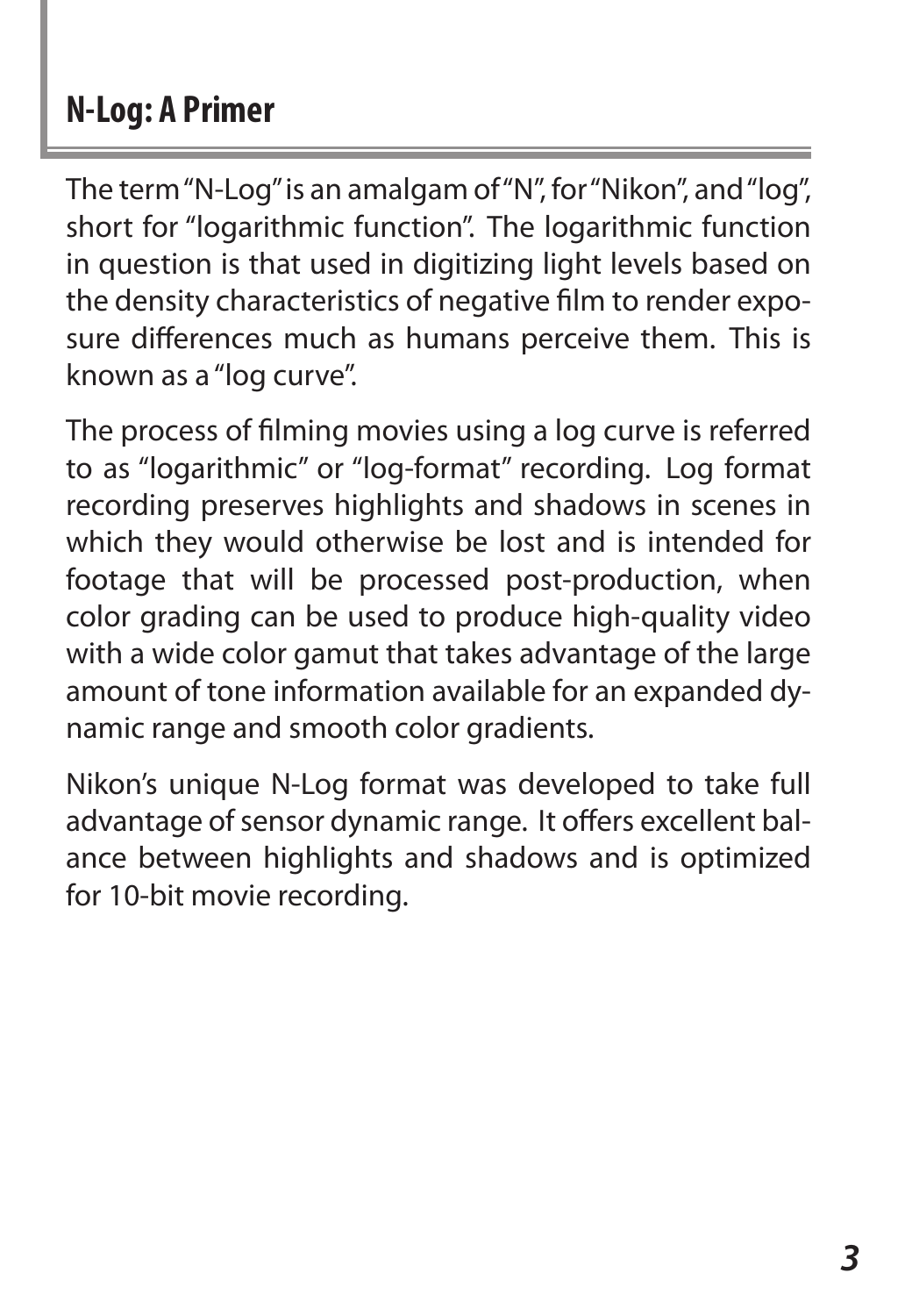# <span id="page-3-0"></span>**Why Use N-Log?** l

Shooting in N‑Log format preserves details in highlights and shadows and expands the range of effects available through color aradina.

### *Preserving Details in Highlights and Shadows*

N‑Log preserves highlights and shadows in high-contrast shots, such as those that mix indoor and outdoor lighting.





*Non– N‑Log*

*N‑Log*



*Footage shot without N-Log shows loss of detail in highlights.*



*N-Log produces colors with less ap‑ parent contrast but more variation.*



*N‑Log + color grading*

*Highlights, shadows, and color variation preserved.*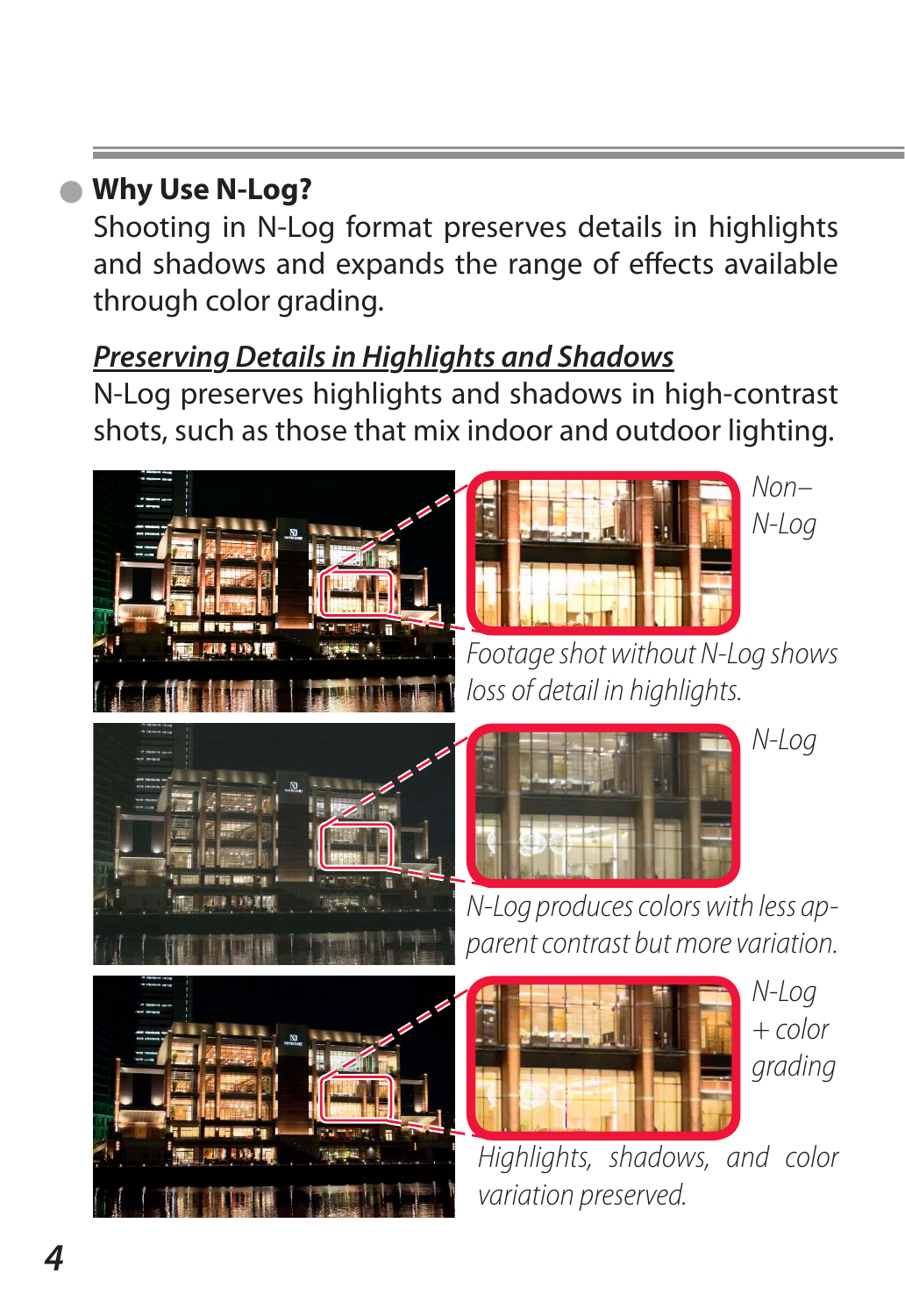### *Improved Color Grading*

Third-party movie-editing software that supports color grading can be used to process the same footage in a variety of different ways, as is shown in the examples below.



*No color grading*





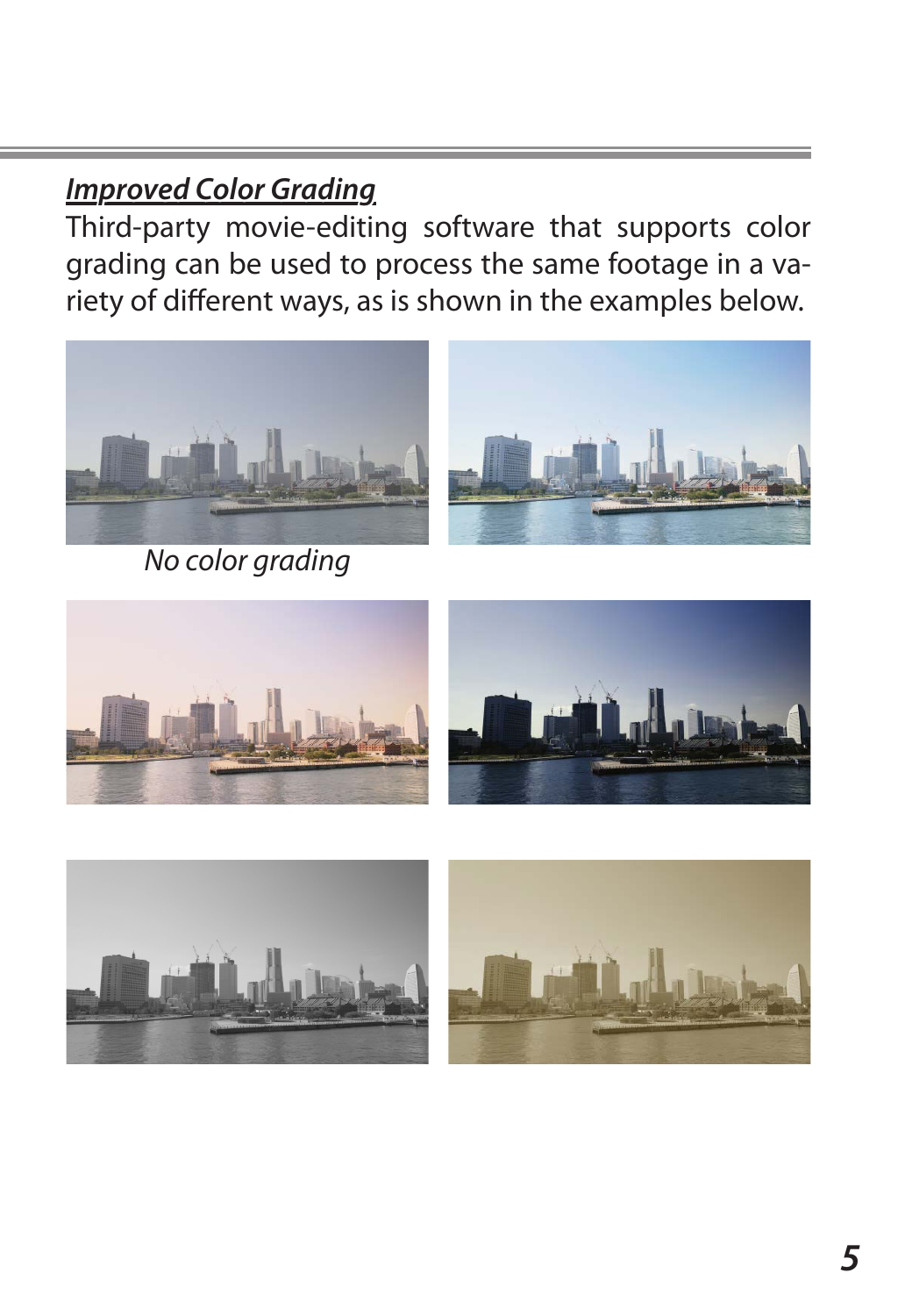# <span id="page-5-0"></span>**Filming N‑Log Footage**

To record N‑Log footage, connect the camera to a digital recorder that supports 10-bit video. Use a Type C HDMI cable (available from third-party suppliers) and be sure the camera is off before connecting or disconnecting the cable.



To film N‑Log footage:

# *1* **Select 10 bit for Output data depth.**

N‑Log footage can only be recorded at a bit depth of 10 bits. In the setup menu, select **10 bit** for **HDMI** > **Advanced** > **Output data depth**.

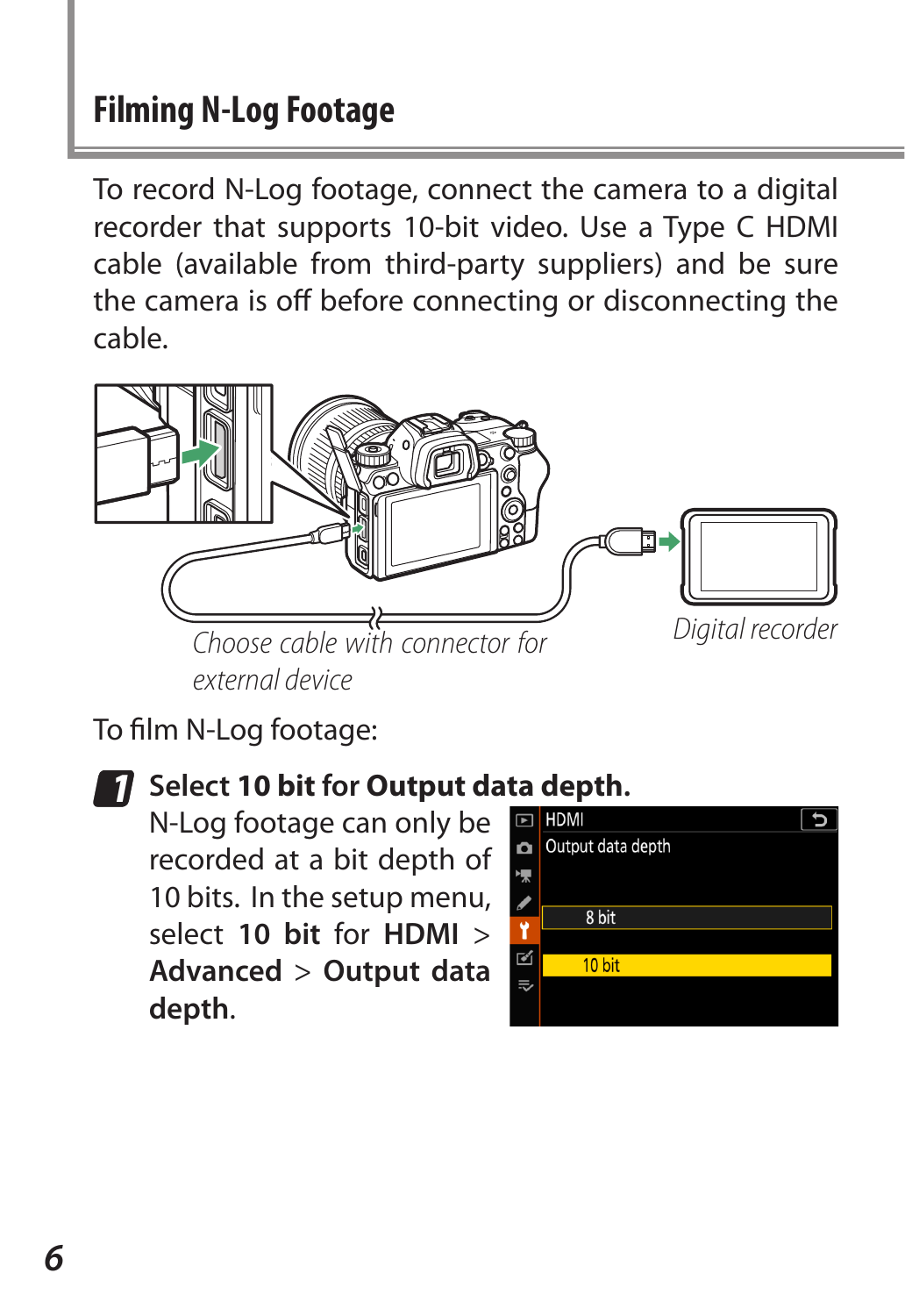*2* **Enable N‑Log recording.** Return to **HDMI** > **Ad‑ vanced** in the setup menu and select **On (cannot record to card)** for **N‑Log setting**. Note that N-Log footage is recorded only to the external device, not to the camera memory card.



*3* **Configure the recorder for HDMI input.** For details, see the documentation supplied with the device.

# *4* **Start filming.**

If **On** is selected for **HDMI** > **Advanced** > **External re‑ cording control** in the camera setup menu and the recorder supports the Atomos Open Protocol, you can start and stop recording using the camera movie-re-cord button [\(page 10\)](#page-9-1); otherwise, you will need to enable recording on the external device. Contrast can be enhanced for display on the camera during recording (view assist; [page 11](#page-10-1)).

When the camera standby timer expires, the monitor will turn off and HDMI output will end. Choose **No limit** or a time longer than the anticipated recording time for Custom Setting c3 (**Power off delay**) > **Stand‑ by timer**.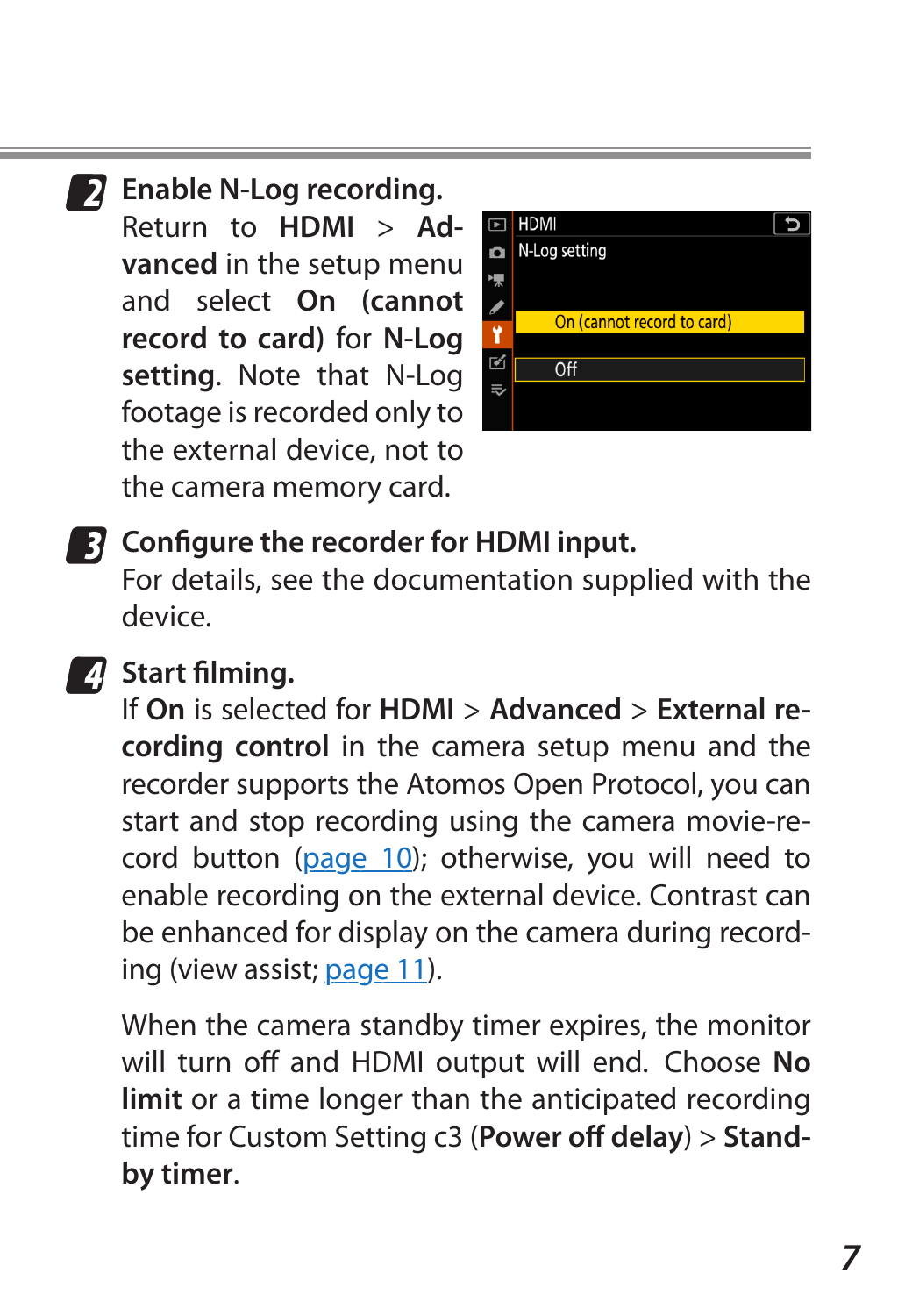### **N‑Log Recording**

While N‑Log recording is in effect, Picture Controls cannot be used, ISO sensitivity cannot be set lower than ISO 800 or to values of from Hi 0.3 to Hi 2, Active D‑Lighting and high ISO noise reduction turn off automatically, and photographs will not be taken when the shutter-release button is pressed all the way down. The camera may also have trouble focusing; this is not a malfunction. The subject will be displayed in the monitor, not the viewfinder, regardless of the display mode selected, and flicker or noise may be visible in the display.

Note that because HDMI output is not available when the camera is connected to devices running SnapBridge or Camera Control Pro 2, these applications cannot be used for N-Log recording.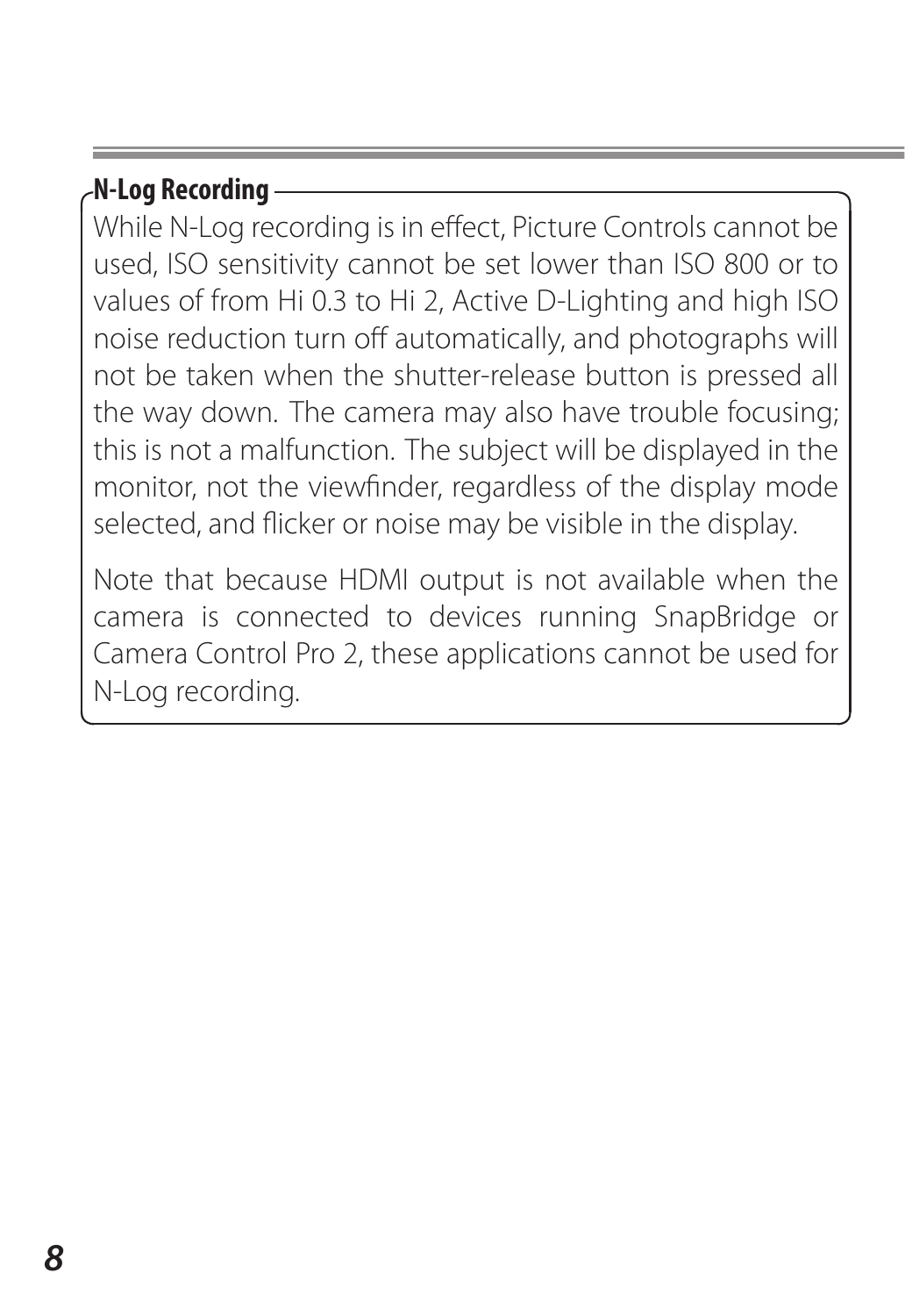**Frame Size/Frame Rate**

Note the following when choosing a frame size and frame rate for N-Log recording:

| Frame size/frame rate      | <b>Notes</b>                                                                                                                                                                                   |  |
|----------------------------|------------------------------------------------------------------------------------------------------------------------------------------------------------------------------------------------|--|
| $3840 \times 216030p$      | • Icons and characters in the monitor<br>display at low resolution, but this has no                                                                                                            |  |
| $3840 \times 216025p$      | effect on the footage actually recorded.<br>• The angle of view is reduced to about<br>90% (Z 6 only; on the Z 7, the angle of<br>view is reduced only when the DX image<br>area is selected). |  |
| $3840 \times 216024p$      |                                                                                                                                                                                                |  |
| $1920 \times 1080$ 120p    | N-Log recording not available.                                                                                                                                                                 |  |
| $1920 \times 1080 100p$    |                                                                                                                                                                                                |  |
| $1920 \times 108060p$      |                                                                                                                                                                                                |  |
| $1920 \times 108050p$      | No restrictions apply.                                                                                                                                                                         |  |
| $1920 \times 108030p$      |                                                                                                                                                                                                |  |
| $1920 \times 108025p$      |                                                                                                                                                                                                |  |
| $1920 \times 108024p$      |                                                                                                                                                                                                |  |
| 1920 $\times$ 1080 slow-mo | N-Log recording not available.                                                                                                                                                                 |  |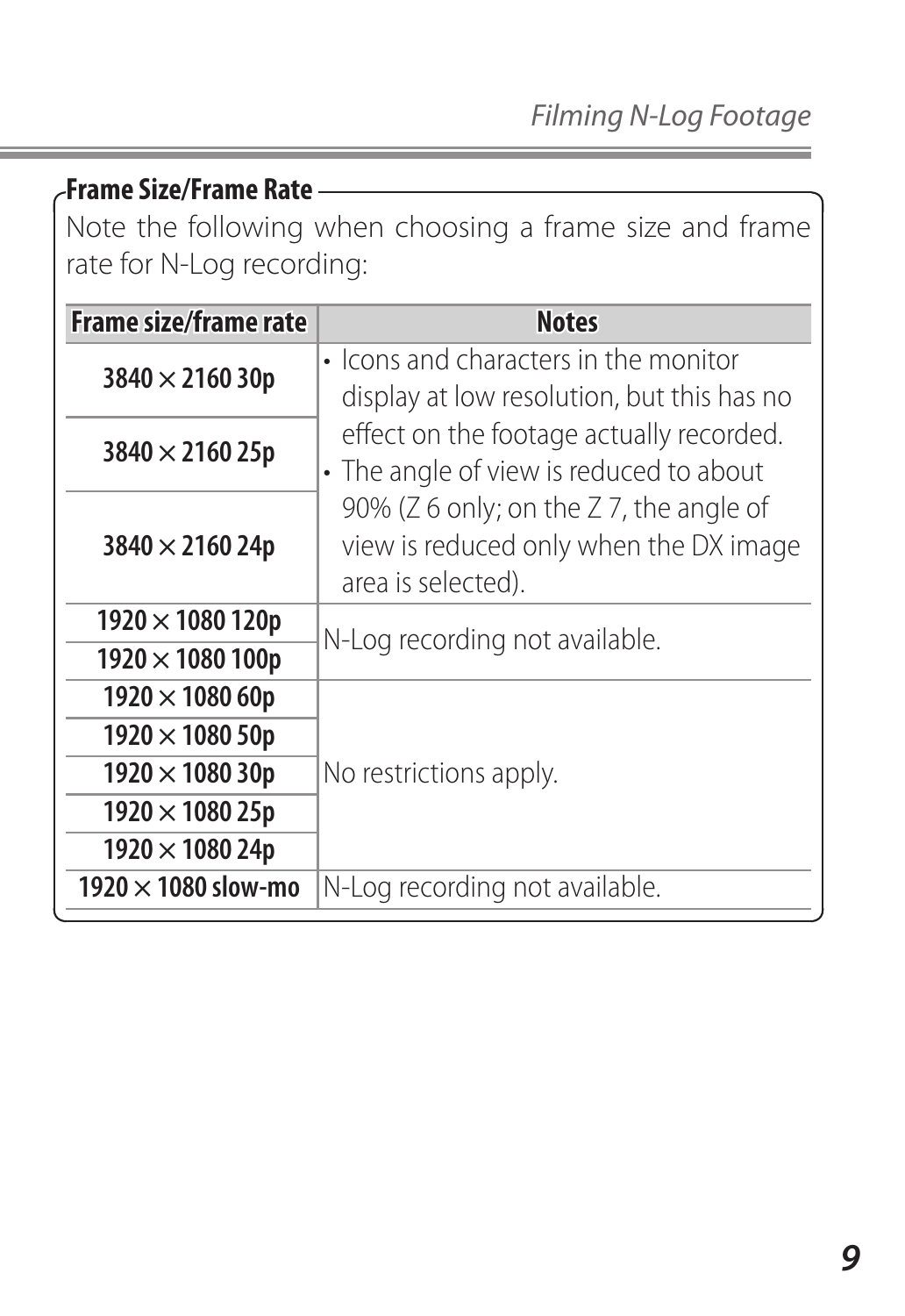# <span id="page-9-1"></span><span id="page-9-0"></span>**Using Camera Controls** l

If **On** is selected for **HDMI** > **Ad‑ vanced** > **External recording control** in the camera setup menu and the recorder supports the Atomos Open Protocol, you can start and stop recording using the camera



movie-record button(for information on whether your re‑ corder supports the Atomos Open Protocol, contact the manufacturer). The camera displays **C**STBY in movie live view and GREC during movie recording. During recording, check the recorder and recorder display to ensure that footage is being saved to the device.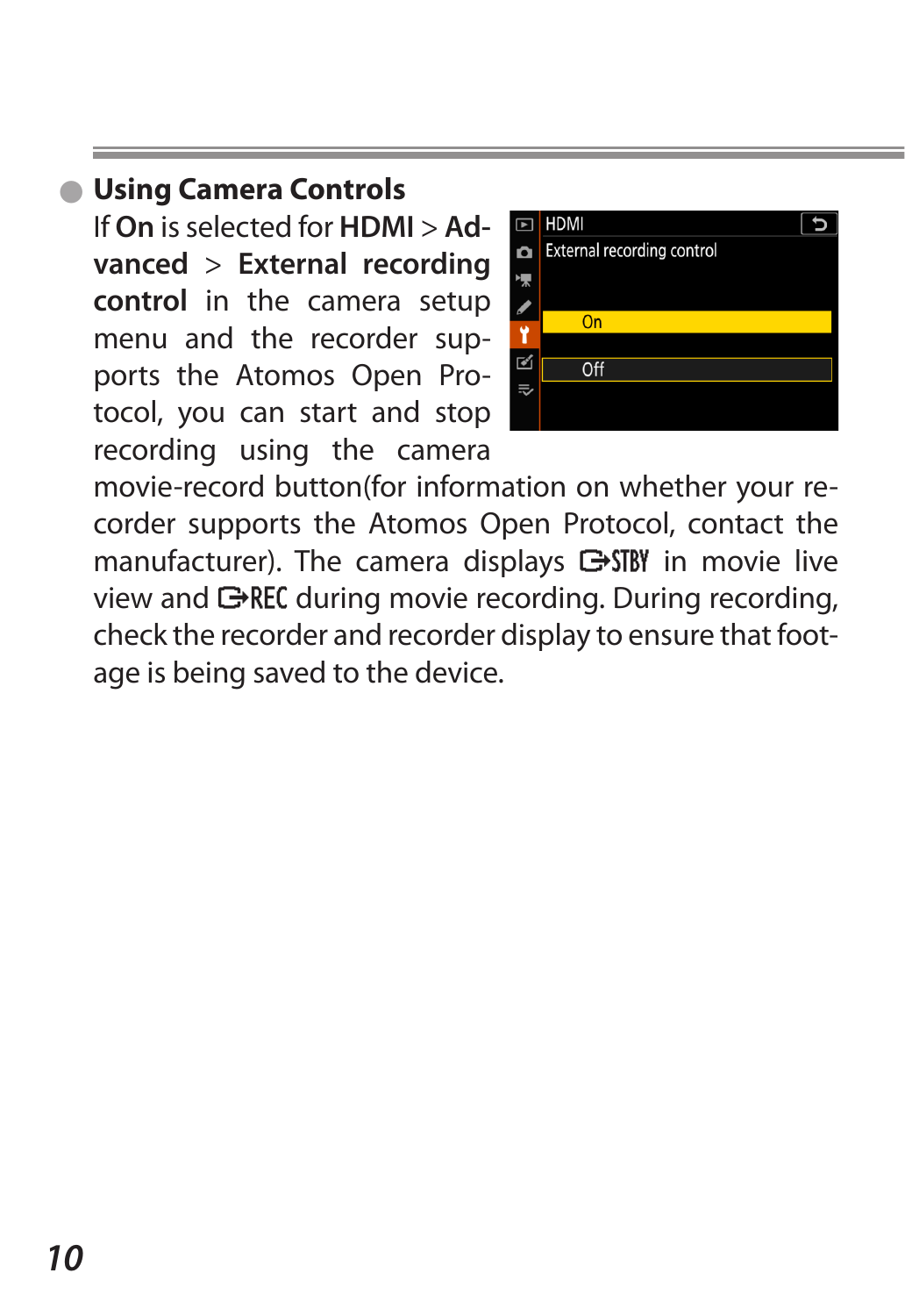### <span id="page-10-1"></span><span id="page-10-0"></span>**View Assist**  $\bullet$

Although it increases the range of tones recorded, at default settings N-Log reduces the apparent contrast between colors when the footage is viewed in the camera monitor. If desired, the display of colors in the



camera monitor can be simplified to enhance contrast for ease of viewing by selecting **On** for **HDMI** > **Advanced** > **View assist** in the camera setup menu.



### **View Assist**

View assist applies to the display in the camera monitor only and has no effect on the footage output to the external recorder.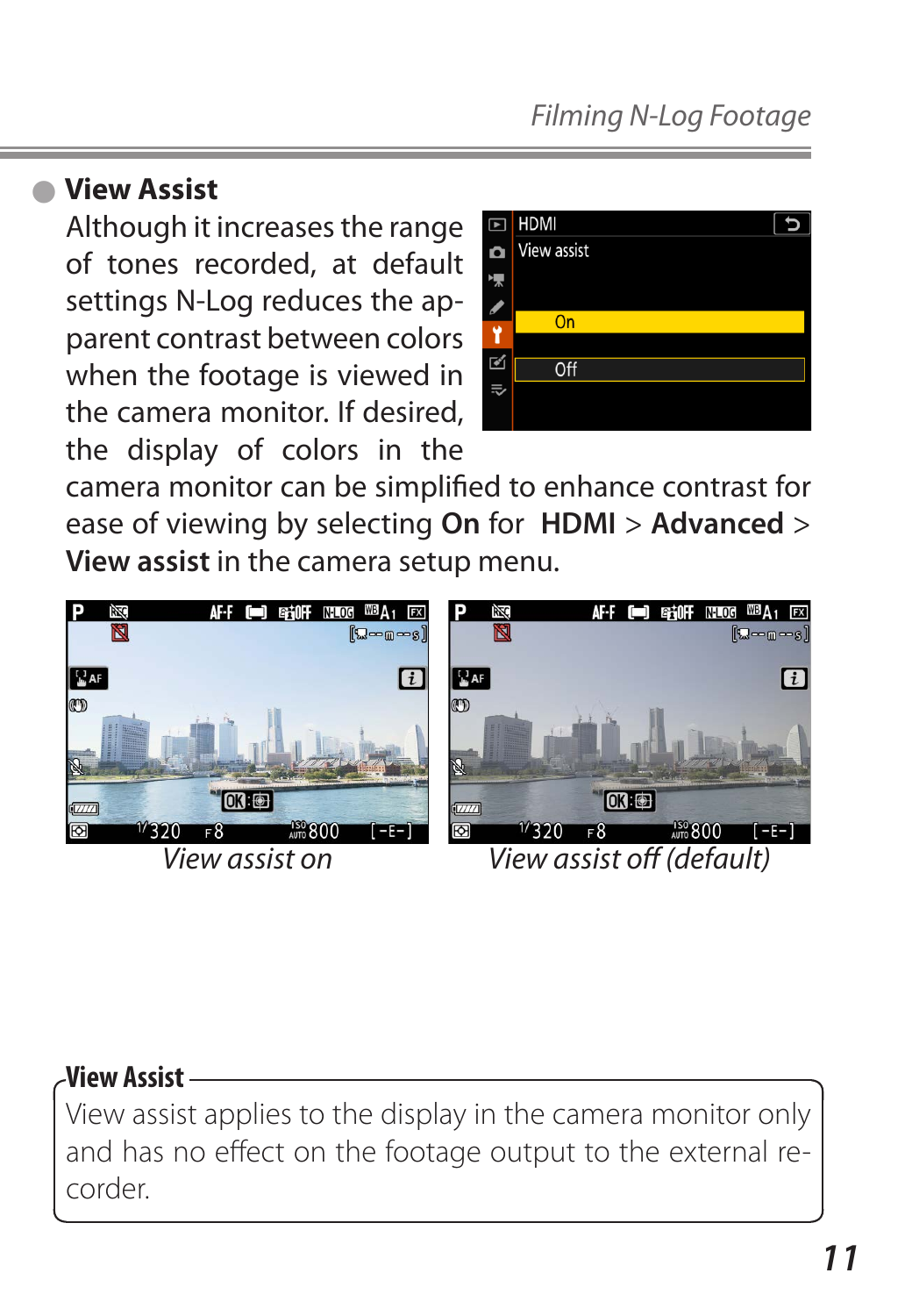# <span id="page-11-0"></span>**Ensuring Consistent Exposure** l

If your recorder features a waveform display, you can film an 18% gray color chart and adjust exposure for a video signal level (IRE) of 35%, equivalent to a 10-bit code value of around 372.

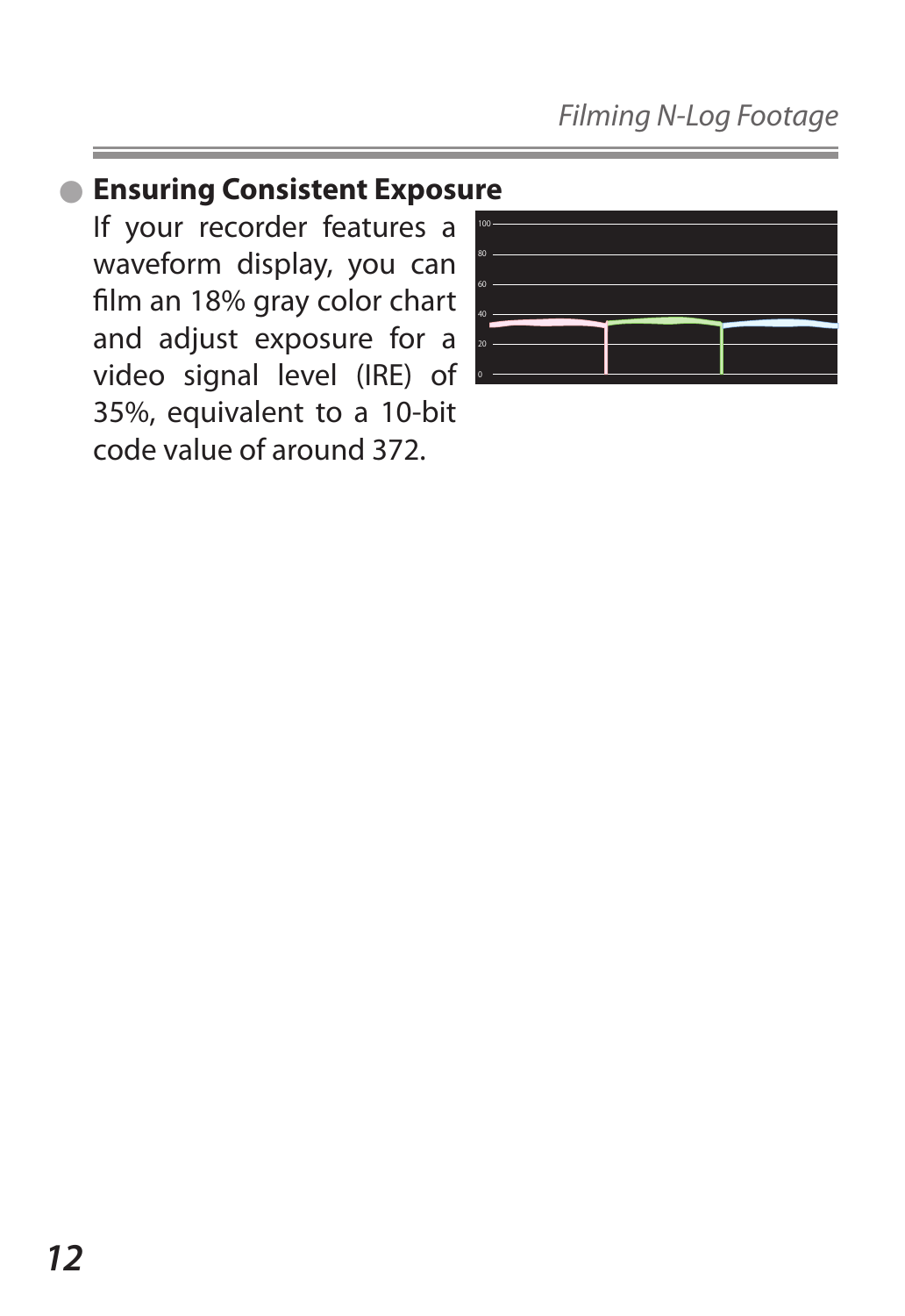# **N‑Log Specifications**

N-Log specifications are available from the following website:

*https://downloadcenter.nikonimglib.com/en/products/492/Z\_7.html*